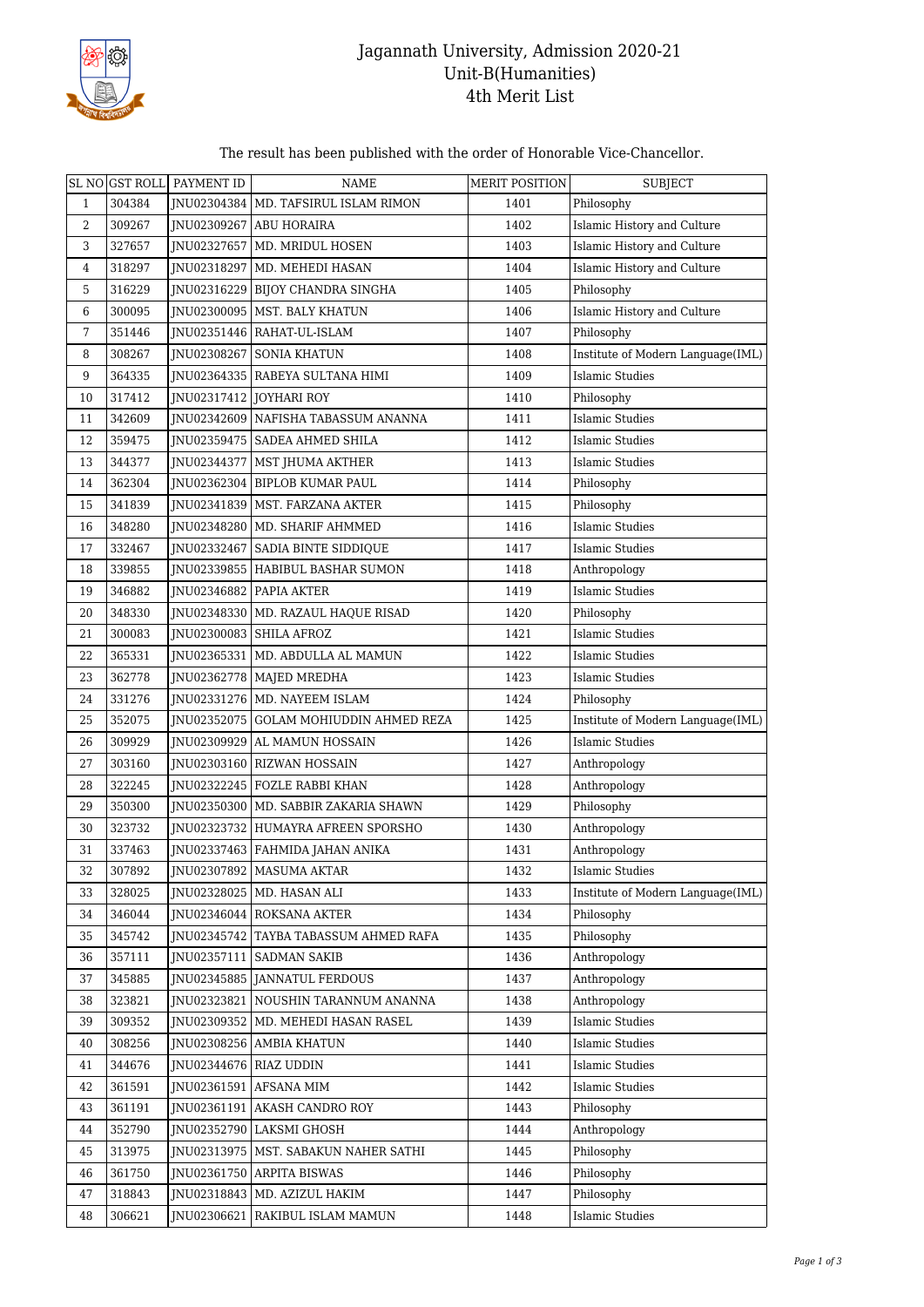

## Jagannath University, Admission 2020-21 Unit-B(Humanities) 4th Merit List

| 49 | 337309 |                          | JNU02337309 UPASHI TANCHANGYA           | 1449 | Anthropology                      |
|----|--------|--------------------------|-----------------------------------------|------|-----------------------------------|
| 50 | 303837 | JNU02303837              | MD. DURJOY HOSSAIN                      | 1450 | Philosophy                        |
| 51 | 300288 |                          | JNU02300288   MST. SIFATY AKTER         | 1451 | Anthropology                      |
| 52 | 327267 |                          | JNU02327267 SOHORAB HOSSEN              | 1452 | Anthropology                      |
| 53 | 361730 | JNU02361730              | MAHMUDA KHANAM                          | 1453 | <b>Islamic Studies</b>            |
| 54 | 340308 |                          | JNU02340308   MD NAIM HOSSAIN           | 1454 | <b>Islamic Studies</b>            |
| 55 | 359931 | JNU02359931   RATNA RANI |                                         | 1455 | Philosophy                        |
| 56 | 339950 | INU02339950              | IMRAN HOSSEN IMON                       | 1456 | Philosophy                        |
| 57 | 317799 | JNU02317799              | <b>SAMIUL ISLAM</b>                     | 1457 | <b>Islamic Studies</b>            |
| 58 | 320857 | JNU02320857              | MITHILA FARZANA TOMA                    | 1458 | Philosophy                        |
| 59 | 359699 | JNU02359699              | MITHILA FARJANA                         | 1459 | Islamic Studies                   |
| 60 | 330330 | JNU02330330              | <b>SUMON RAY</b>                        | 1460 | Philosophy                        |
| 61 | 342121 |                          | JNU02342121   SUMITA ISLAM SHANTA       | 1461 | <b>Islamic Studies</b>            |
| 62 | 337048 |                          | JNU02337048 NASIR UDDIN MIA             | 1462 | Islamic Studies                   |
| 63 | 340575 |                          | INU02340575   KHURSHEDUL ISLAM          | 1463 | Islamic Studies                   |
| 64 | 311283 |                          | JNU02311283   MARUFA SULTANA            | 1464 | <b>Islamic Studies</b>            |
| 65 | 306639 |                          | INU02306639   MD ABDULLAH AL IMDAD      | 1465 | <b>Islamic Studies</b>            |
| 66 | 346275 |                          | INU02346275   MST. LUTFUNNAHAR RIMI     | 1466 | <b>Islamic Studies</b>            |
| 67 | 307780 |                          | JNU02307780 WAHIDUR RAHMAN APU          | 1467 | Anthropology                      |
| 68 | 307969 |                          | JNU02307969   MST. NAZMOON ISLAM        | 1468 | <b>Islamic Studies</b>            |
| 69 | 300210 | JNU02300210 PRITY RANI   |                                         | 1469 | Philosophy                        |
| 70 | 313330 | JNU02313330 RIPA ROY     |                                         | 1470 | Philosophy                        |
| 71 | 362298 |                          | JNU02362298   KHALID ISTIAK             | 1471 | Islamic Studies                   |
| 72 | 338300 |                          | JNU02338300 ZIHADUL KARIM               | 1472 | Anthropology                      |
| 73 | 309793 |                          | JNU02309793   MD. MINHAJUL ISLAM RAJ    | 1473 | Anthropology                      |
| 74 | 320326 |                          | JNU02320326   NAFISA NAHAR LIMA         | 1474 | Philosophy                        |
| 75 | 308845 |                          | JNU02308845   MOHAIMINUL                | 1475 | Institute of Modern Language(IML) |
| 76 | 308407 | JNU02308407              | <b>SABIHA KHATUN</b>                    | 1476 | <b>Islamic Studies</b>            |
| 77 | 358251 |                          | JNU02358251   RABEYA HAQUE BITHI        | 1477 | Philosophy                        |
| 78 | 337122 | JNU02337122              | <b>AL AMIN KAZOL</b>                    | 1478 | Anthropology                      |
| 79 | 300138 |                          | JNU02300138 ANTARA BISWAS URMI          | 1479 | Philosophy                        |
| 80 | 324771 | JNU02324771 REDOY BABU   |                                         | 1480 | Anthropology                      |
| 81 | 300425 |                          | JNU02300425   MST.RAZIA SULTANA         | 1481 | <b>Islamic Studies</b>            |
| 82 | 331295 |                          | JNU02331295 AZMAIN SHARKER              | 1482 | Anthropology                      |
| 83 | 345870 | INU02345870              | <b>ALPONA AKTER SATHI</b>               | 1483 | <b>Islamic Studies</b>            |
| 84 | 361998 |                          | JNU02361998   DIPANKAR BALA             | 1484 | Anthropology                      |
| 85 | 332719 |                          | JNU02332719 OSMAN AL MAHADI             | 1485 | <b>Islamic Studies</b>            |
| 86 | 361696 |                          | INU02361696 DISHA BAIRAGI               | 1486 | Anthropology                      |
| 87 | 324772 |                          | JNU02324772   MD. RAHAT KHANDAKER       | 1487 | Anthropology                      |
| 88 | 317568 |                          | JNU02317568 SUMONTRO CHANDRO ROY        | 1488 | Anthropology                      |
| 89 | 324973 |                          | JNU02324973 AKASH MONDOL                | 1489 | Anthropology                      |
| 90 | 325589 |                          | JNU02325589 MD. NASIM HOSSAN            | 1490 | <b>Islamic Studies</b>            |
| 91 | 331654 |                          | JNU02331654   SUMAIYA AKTER             | 1491 | <b>Islamic Studies</b>            |
| 92 | 313905 |                          | JNU02313905   MST. SUMAYA NAZNIN SWRANA | 1492 | <b>Islamic Studies</b>            |
| 93 | 327715 |                          | JNU02327715   MD. SHAWON HASNAT         | 1493 | <b>Islamic Studies</b>            |
| 94 | 336414 | JNU02336414              | ARIFUL ISLAM                            | 1494 | <b>Islamic Studies</b>            |
| 95 | 335581 | JNU02335581              | <b>SHABIKUN NAHER</b>                   | 1495 | Islamic Studies                   |
| 96 | 334301 | JNU02334301              | NISHU AKHTER                            | 1496 | Anthropology                      |
| 97 | 341068 |                          | JNU02341068   SANAUL HOQ BHUIYAN        | 1497 | <b>Islamic Studies</b>            |
| 98 | 336846 | JNU02336846              | MOSAMMAT TANJINA AKHTER PRIYA           | 1498 | <b>Islamic Studies</b>            |
| 99 | 334212 | JNU02334212 FATEHA       |                                         | 1499 | <b>Islamic Studies</b>            |
|    |        |                          |                                         |      |                                   |